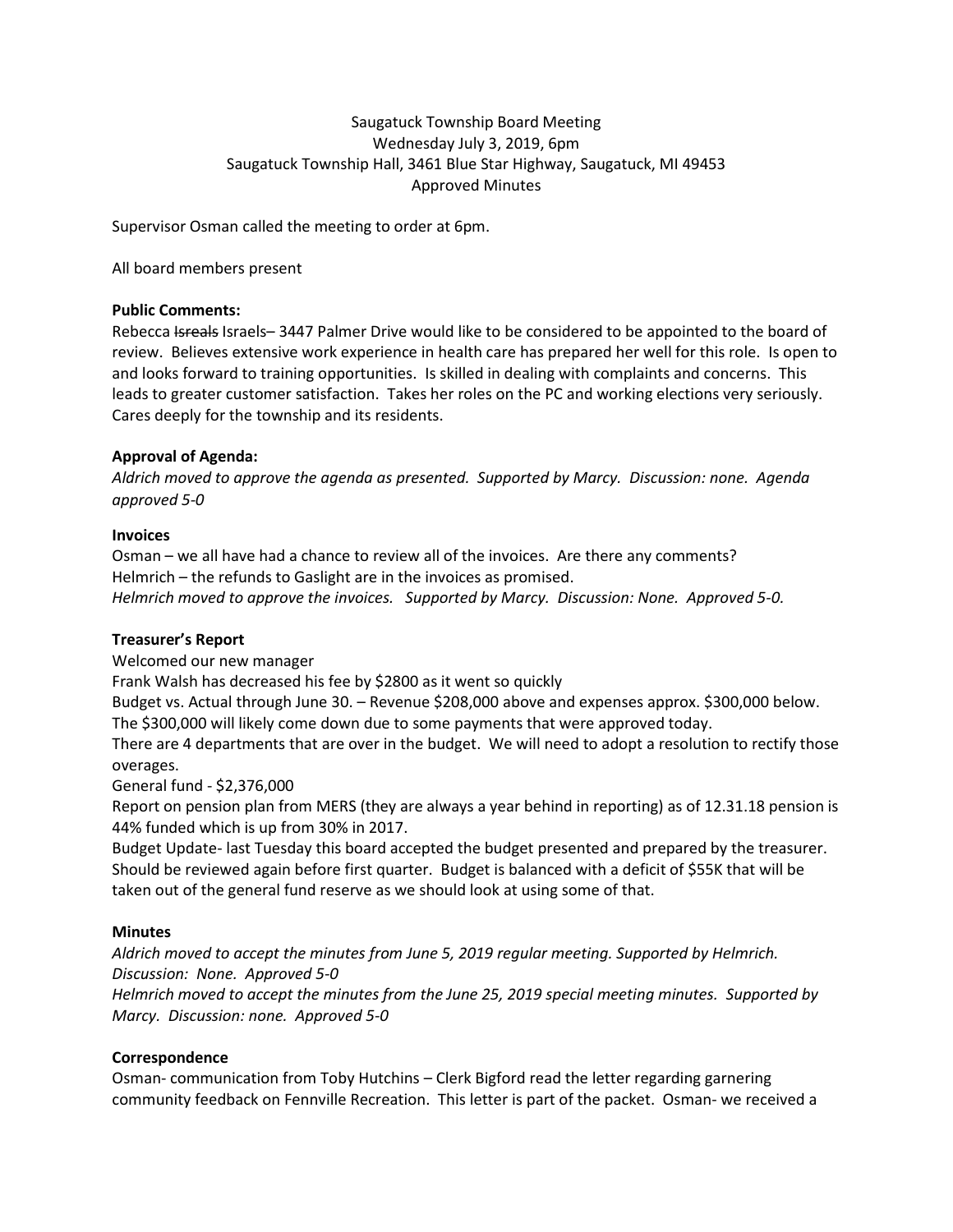letter from David Swan regarding the appointment of a planning commissioner. This letter is part of the packet. We also received several other letters regarding appointment to the planning commission. We received one recommendation from Kat Cook recommending Daniel Defranco for appointment to the Planning Commission. Helmrich -There was one letter received from a resident today concerned that the budget was not on the website. It is on the website now.

# **Emergency Services Committee**

Osman -We are in the process of the rejoining that committee to provide ambulance service to the south side of the river. The committee has accepted for us to rejoin our rejoining. We will review the contract and take action at the next board meeting. Bigford – we need a representative on this board. Helmrich – we should post this. Bigford- we will open this up and advertise for it.

# **Cemetery Agreements With The Cities**

Osman – we have not had a response from the cities so this remains as unfinished business.

# **Planning Commission Appointments**

Osman – Would like to public publicly thank Maggie Conklin for her 10 years of service on the planning commission. She was well educated and did her homework. She did withdrawal her application for reappointment as she is looking forward to spending more time with her husband and to a more stress free life.

Daniel Defranco- applicant for the open planning commission seat. Has been a property owner and resident of Saugatuck Township since 2016. Is a philosophy professor by trade which affords him much expertise in research, writing and teaching that would lend itself well to this position. Has experience with dealing with the planning commission as a resident. Since October 2017 has been a part of a neighborhood group opposing sand mining in their residential area. Gained much in relevant experience through this endeavor. Did a great deal of legal research regarding this issue. Connected with many other townships regarding this issue. Is very open to further education related to the planning commission.

David Isle Ihle – Marcy read his correspondence that was related to his application to the planning commission (part of the packet).

Richard Brady – Helmrich read his letter (part of the packet)

Marcy- acknowledged that all of the candidates were impressive

Aldrich – Has worked with Defranco on issues regarding the sand mine. She believes he is qualified and eager. Also acknowledged that all of the candidates are good.

Helmrich pointed out that Brady is out of town for 3 month out of the year – 25% of the time. Osman – you can't have more than one person on both the ZBA and the PC.

Bigford – Defranco does his homework and research. He is very eager. He has a strong desire to serve and is open to training. Isle Ihle – extensive relevant background. Strong leadership.

Marcy- Isle Ihle will help her with her appointment as road commission

Osman – it is the state regulation that the supervisor makes the appointment and the board can either support or not support.

*Osman – I would like to appoint Dave Isle Ihle to the planning commission. Supported by Bigford. Discussion: Helmrich – all great candidates. Hope everyone will stay involved. Roll call vote: all yes. Approved 5-0*

# **Zoning Board of Appeals appointments**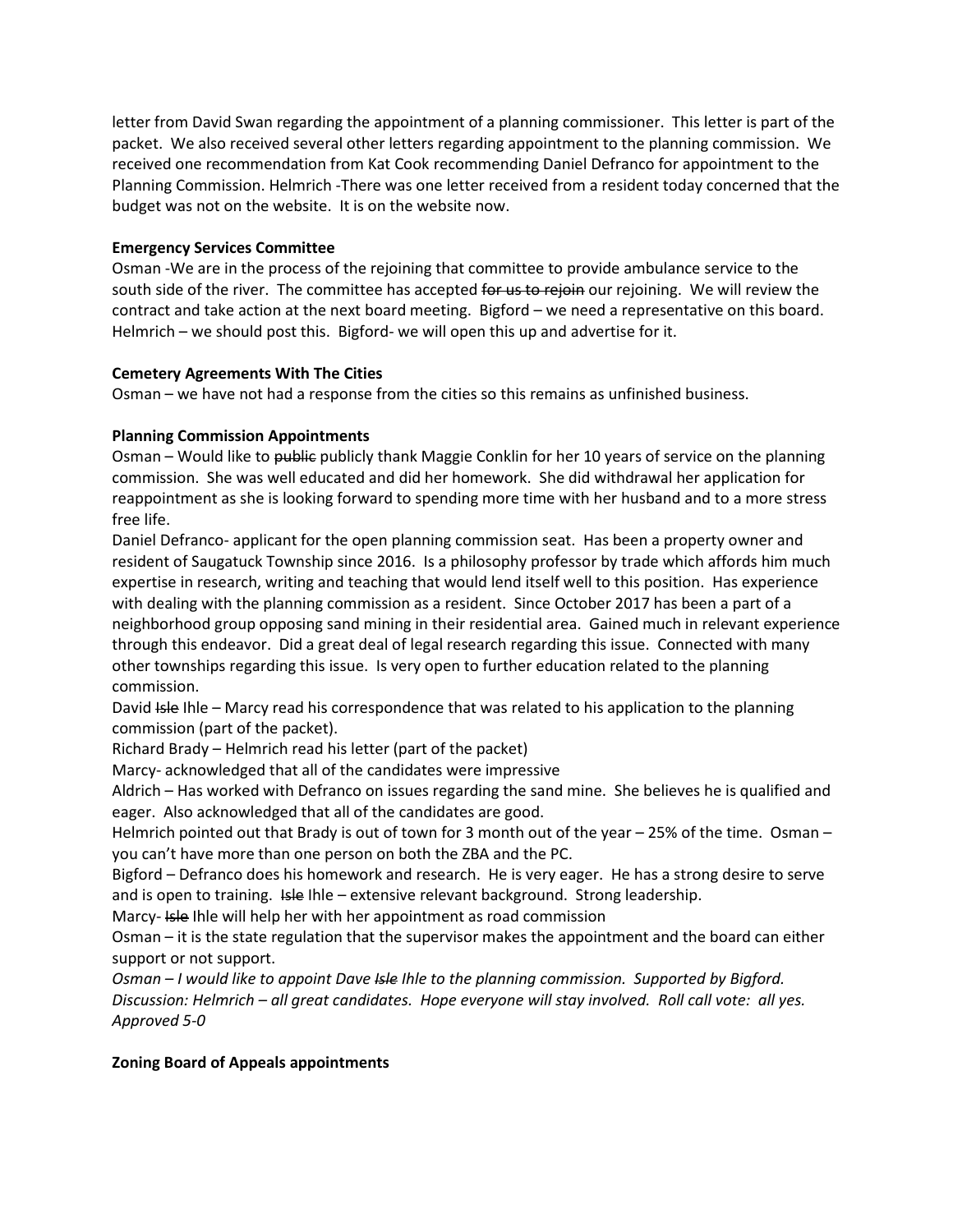Osman – there are 3 ZBA members that are interested in reappointment. Bill Rowe for 2 years to get our staggered terms back in order. Catherine Dritsas for a 3 year term and John Tuckerman for a 3 year term.

*Helmrich moved to reappoint Bill Rowe for 2 years, Catherine Dritsas for 3 years and John Tuckerman for 3 years to the Zoning Board of Appeals. Supported by Aldrich. Discussion: none. Roll call vote: all yes. Approved 5-0*

Bill Rowe- does that reappointment to the ZBA also reappoint me to the PC? Osman – we do need to vote on his PC reappointment as well. This was by design as there can be only one person on the PC and ZBA.

*Osman- I would like to appoint Bill Rowe to the Planning Commission. Supported by Aldrich. Discussion: Helmrich – thanks to Rowe to pointing this out. Roll call vote: all yes. Approved 5-0.*

### **Board of Review**

Osman – Don Mader has resigned from his position on the Board of Review for personal reasons. Becky Isreals Israels is the only applicant. She spoke at the beginning of the meeting.

*Marcy moved to appoint Rebecca Isreals Israels to fill the remainder of the term on the Board of Review expiring June 30, 2020. Supported by Bigford. Discussion: Bigford- Pleased that Becky has stepped up to fill this position. Our former assessor, Sherry Mason very much supported this appointment. Becky is available for the training in February and for both Board of Reviews. Roll call vote: all yes. Approved 5-0*

### **Office Closure on Wednesdays**

Osman read her staff report on this that was part of the packet.

*Osman moved to continue this practice until the new manager can get his feet under him and would like it to continue indefinitely. Supported by Marcy. Discussion: Helmrich – It is really working. He has received no complaints. Helps in meeting deadlines. Aldrich- all employees are coming in and working. The office is not closed. Bigford – Babinski has found this helpful as well. Many townships have much more limited hours than this. Approved 5-0*

# **Township Manager Contract**

Osman – it is with great pleasure that the township finalized a contract with Griffin Graham. He has agreed to the terms of the contract. This was done with the assistance of Frank Walsh. *Osman moved to approve the contract and to authorize the township clerk to execute the same with the new Manager Griffin Graham. Supported by Marcy. Discussion: None. Roll call vote: all yes. Approved 5-0.*

#### **Conditional Rezoning Request – Aaron Smith, 3577 64th Street**

Helmrich – When the planning commission rules on anything it is a recommendation that the board can approve. The application was denied by a vote of 5-2. Ed Welk and I voted for the rezoning. Aaron Smith – raised in Portage, MI. State Licensed medical marijuana. Recently opened a provisioning center in Muskegon. Will be opening a center in Ottawa Co. soon. The property is zoned C-1, but he spoke with the realtor and he told him that it had been considered for rezoning to C-3 in the past. There is a vacant house on the property. Had a civil engineer look at the property and he confirmed that it will meet zoning requirements to move from C-1 to C-3. The parcel is surrounded by C-3. About 70% surrounded by C-3. The PC rezoned a parcel from C-1 to I-1 in April. This was not part of the master plan. Went in front of the board a first time and they asked for more information. He went a second time and gave more information. The Burger King and the Dentist were rezoned from C-1 to C-3. He is asking for less than a move from C-1 to I-1. Presented a conditional rezoning agreement that would prevent "big box" stores and would limit it to the Medical Marijuana. Was denied by the PC. Would like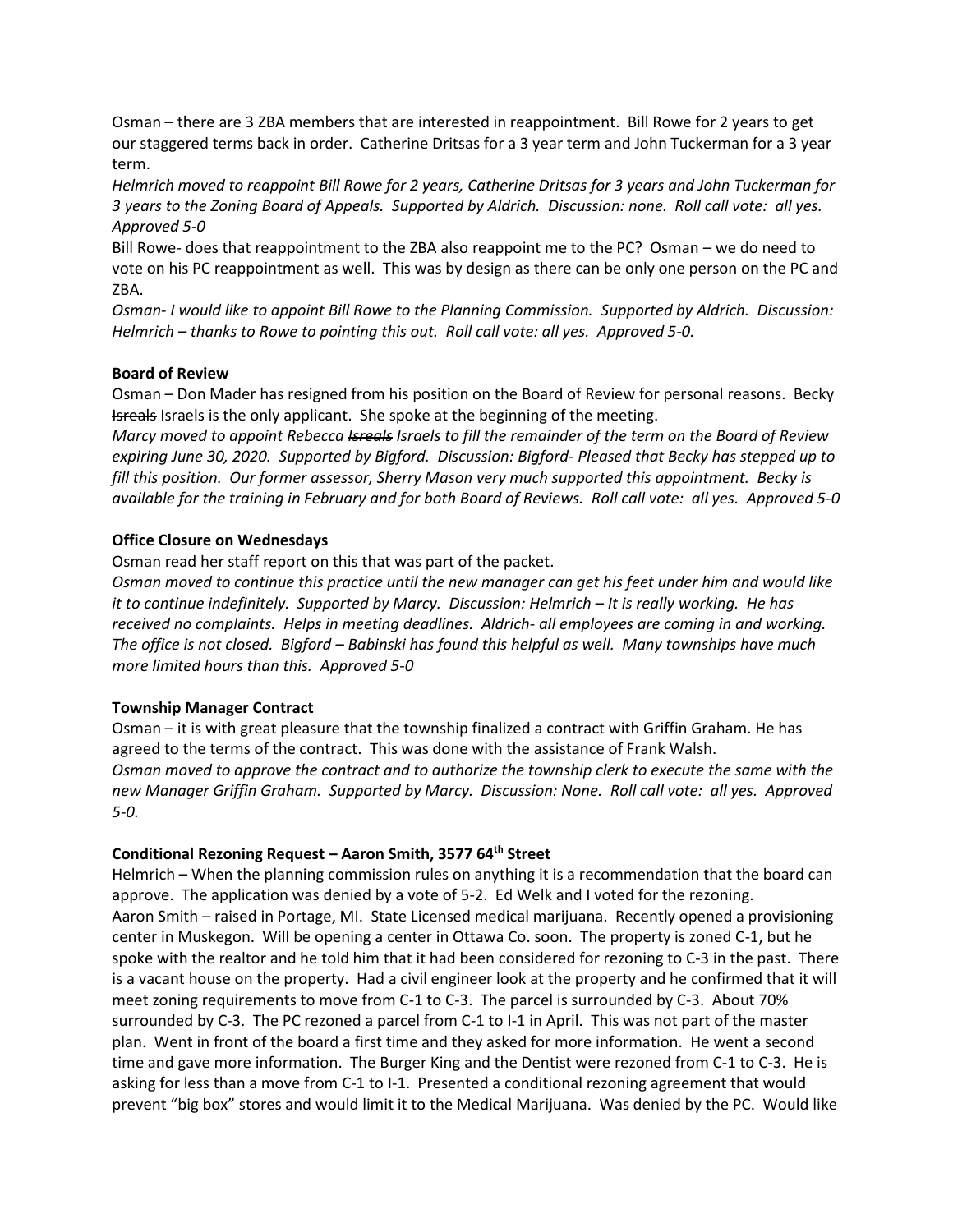to do business in Saugatuck Township. Will work with the PC and the Township. Muskegon store is open. It employs 19 people. It is like a pharmacy. It is over and above what the state requires. They are thinking of repurposing the existing house. Helmrich – only .7% of the township is rezoned zoned as C-3. To him, this property fits in the C-3. The 6 points of the conditional rezoning will serve to protect the township. Is a big fan of the Master Plan. There is not no mention of medical marijuana in the master plan.

Osman – we have 4 options – we can vote to uphold the planning commission's decision. We can vote to ignore their recommendation and approve the rezoning. We can send it back to the planning commission for further review or we can table it.

*Helmrich moved to reject the recommendation of the Planning Commission and accept the conditional rezoning application to convert 3577 64th St from C-1 to C-3 for the sole purpose of a medical marijuana provisioning center. Supported by Marcy. Discussion: Aldrich – came in intending to vote no on this but has changed her mind due to the compelling presentation. Believes this is a good place for it. Marcy – typically defers to the subject matter experts and to the Planning Commission. We don't want to set precedent, but there was a bigger change that occurred with the other rezoning. Helmrich- the C-1 to I-1 was done for a grow facility. Smith shared pictures of the business in Muskegon. Bigford – While your presentation was compelling and much of it made sense, limiting provisioning centers to C-3 was done by design to limit the number of licenses. Has concerns with precedent. Osman – agrees with Bigford. Overturning a PC decision is a big deal. It undermines their authority. It is very rare that a township or city overrules a planning commission decision. Thinks we should accept the recommendation of the PC or send it back to them. Roll call vote: Yes – Aldrich, Marcy, Helmrich. No – Osman, Bigford. Approved 3-2.*

# **Harbor Authority and Buoy placement:**

Helmrich – has much experience with the Harbor Authority. They have reached out to him. They would like for us to rejoin. Thinks they should come and present to us. Expects that he will support this. He and Aldrich were invited to meet with the director of the MI tech research institute to discuss a DNR matching grant, the Allegan Co. commission has voted to fund the initial study. There is grant out there to do a proper hydrological study to find out up to date information on toxins. The township and the 2 cities would have some financial obligation. Will invite them to come and present in August. Helmrich – buoy placement – has been delayed due to high water levels. Graham – has coordinated with both Saugatuck and Douglas regarding this issue. High water levels have delayed this process. Our Buoys are not properly fitted with proper length of chain or weight. Brent Birkholst Birkholz is updating the Buoys. He believes they will be placed next week. We need to get this done the right way. Will reach out to concerned residents and update them.

#### **Planning Commission**

Met on June 3<sup>rd</sup>. Public hearing on Aaron Smith rezoning was denied. An approval was granted to change "Spirit Space" on Blue Star Hwy. back to residential on the condition that the owner remove the sign. Special approval was tabled to a company called JARS for a medical marijuana provisioning center at the Amble Inn. The PC needed more information. Culver LLC is the first fully approved and licensed medical grow facility in the township. It was approved with 8 conditions. Next meeting July 22.

#### **Road Commission**

Marcy has a meeting with Craig Atwood next week regarding about 5 residential issues. The washout issue will be addressed, but is currently on hold.

#### **Interurban**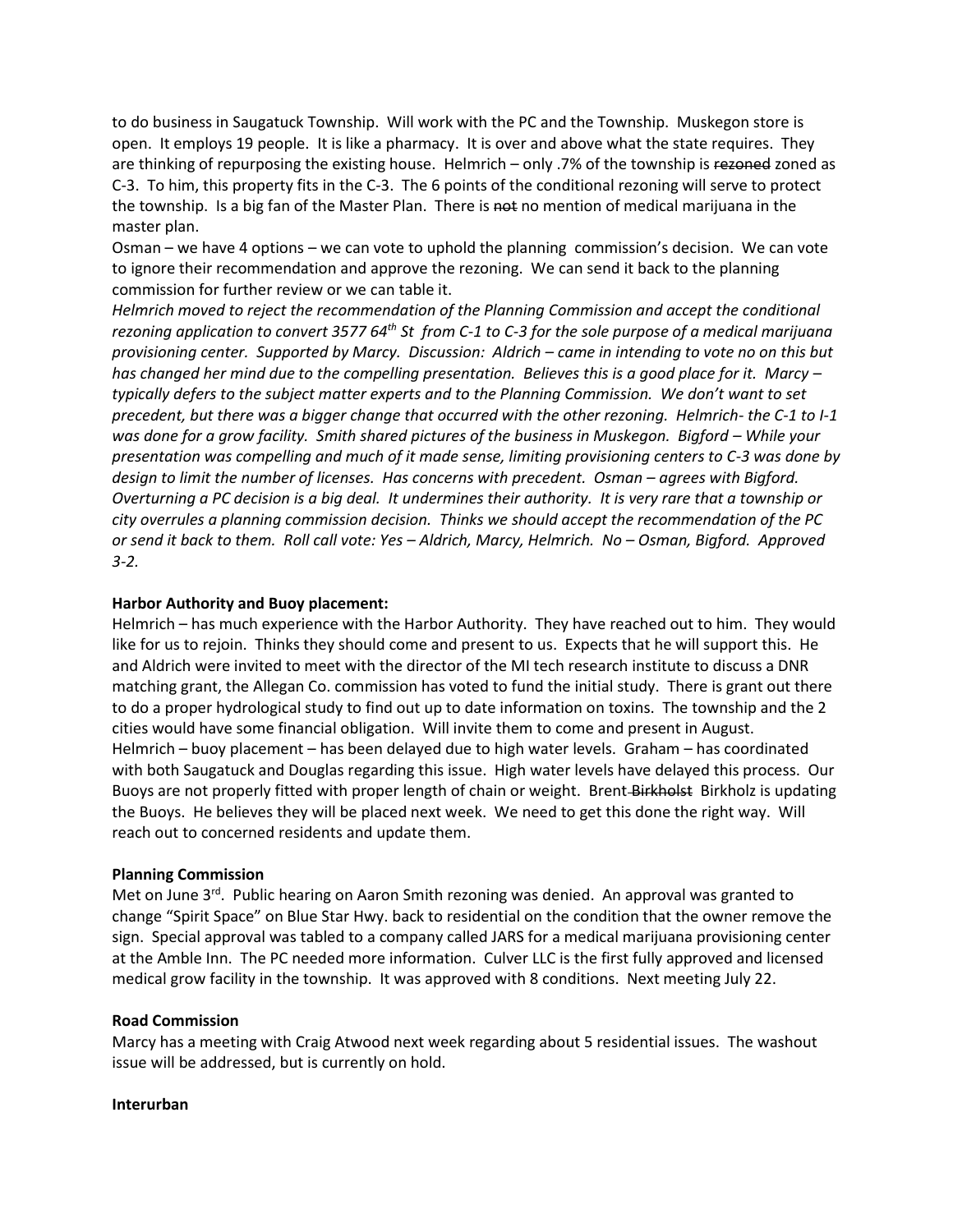There was none as Babinski was not able to attend the meeting.

### **Fire Board**

Aldrich – June was a record month. Reached 99 calls total. June had one fire call. EMS counted for 60.6% of calls. Township is the busiest with 168 calls so far this year. Douglas had 139. Response time remained within 5-6 min. On the August township board meeting we will be discussing reinstating the 2018 International Fire Code. Wants to thank the FD for hosting the benefit car wash for the Betts family.

### **Parks Commission**

Searing – waiting for the contractor to get his insurance then construction will begin on the culvert at River Bluff. Will keep us updated. Parks budget –has met with Jon. Jon will come to the next parks meeting to explain the budget and look at future budgeting for some improvements at River Bluff including replacing the roof on the shelter. The sidewalk on Old Allegan Road near the church – found out that one of the houses that would be effected is a rental. Did have permission from owner a couple of years ago but now needs to reconfirm that agreement. Did get approval from the Church to go ahead with it. Dana will coordinate with the Road Commission regarding this project. Annual walk around of the parks was completed. Dog park – pot holes in parking lot are to be filled and wood chips will be added to some of the wet spots. There are signs at the dog park advising owners to inoculate their dogs.

### **Kalamazoo Lake Water and Sewer Authority**

Mcguian McGuigan- Attended June 10 meeting – also attended several meetings with Darryl. The meeting covered budget issues and 4 of the biggest issue the township faces. The lead/copper rule, and PFAS – we will face these issues over and over again as we find new ways to test for contaminants in water. Also attended an event put on by the AWWA on PFAS removal. Also discussed at the June 10 meeting was water head and the last issue is that there are 4 entities (Saugatuck Township, Saugatuck, Douglas, and Laketown) and there are 4 different opinions on what their agreement is with Kal Lake. Helmrich – should we be concerned about the foam that the FD uses as it contains PFAS? Mcguian – it could help to eliminate foam, but it is only a drop in the bucket. PFAS removal is fairly easy, but expensive.

#### **Open Board Report**

Marcy – elected official compensation is based on MTA research. Supervisor pay was cut from \$17,604.00 to \$12,500.00. Supervisor was overpaid compared to the 50<sup>th</sup> percentile. 50<sup>th</sup> percentile Treasurers pay for across the state is \$16,780.00 so we adjusted the Treasurer's pay to \$12,500.00 from  $$10,937.00$ .  $50<sup>th</sup>$  percentile for Clerk across the state is \$15,875.00 we were paying our clerk \$10,428.00. The Clerk's pay has also been adjusted to \$12,500.00. The pay scale is based on equity. The salaries have decreased overall by 8%. Happy to share the research to anyone who would like it. Helmrich – the Clerk and the Treasurer's administrative pay is now the same as well. Helmrich – at some point would like to address the following two issues: the short term rental situation and property maintenance problems. We need to talk about possible ordinances and how to enforce. Reminder tomorrow from 12:30-5pm the township will be working at the  $4<sup>th</sup>$  of July Rotary event. We can't make a monetary donation but we can volunteer.

#### **Public Comment**